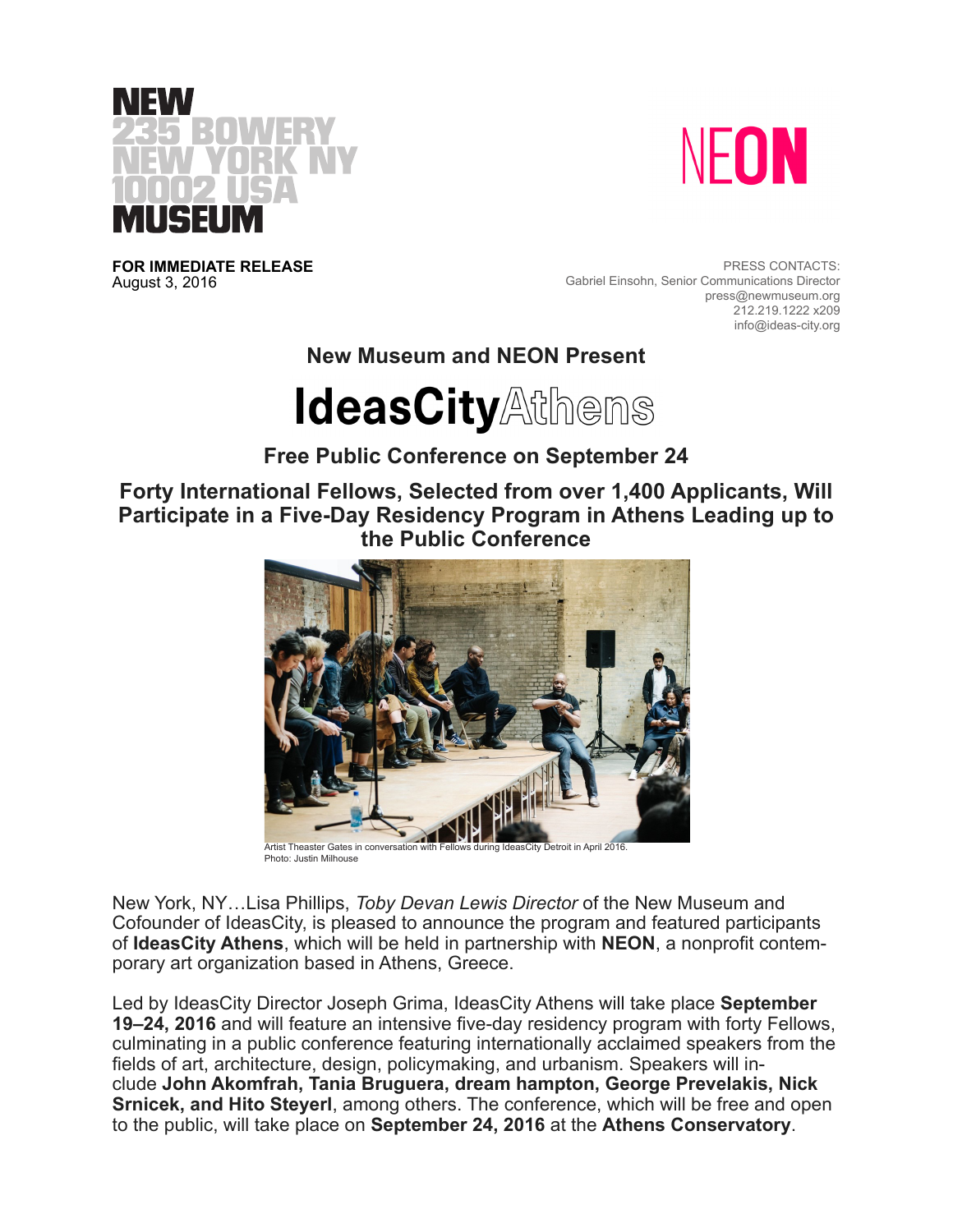Building upon discussions and collaborations initiated at the program's Detroit conference, IdeasCity will observe Athens from the perspective of two key forces that are defining cities today: the flow of humanity and the flow of capital. As a primary flash point in the rapidly escalating refugee crisis, Athens is facing unprecedented challenges in the recent history of Western civilization, yet the city also represents a destination, a center of hope and survival, and a place where one can conceive new realities.

Following an open call for participants in the residency program, IdeasCity Athens received over**fourteen hundred applications from fifty-four countries**, and **forty emerging professionals were selected**. The five-day residency will bring together emerging practitioners **working at the intersection of community activism, art, design, architecture, and technology** in cities around the world. IdeasCity Fellows will live and work in the **Athens Conservatory** and will transform the space into a multifunctional hub of cultural activity.

#### **About IdeasCity**

IdeasCity is a collaborative, civic, and creative platform that starts from the premise that art and culture are essential to the future vitality of cities. This international initiative provides a forum for designers, artists, technologists, and policymakers to exchange ideas, identify challenges, propose solutions, and engage the public's participation. The initiative was cofounded by Lisa Phillips, *Toby Devan Lewis Director*, and Karen Wong, Deputy Director, the New Museum. Past IdeasCity programs have taken place in **New York (2011, 2013, and 2015), Istanbul (2012), São Paulo (2013), and Detroit (2016)**.

### **About NEON**

NEON is a nonprofit organization that works to bring contemporary culture closer to everyone. It is committed to broadening the appreciation, understanding, and creation of contemporary art in Greece and to the firm belief that this is a key tool for growth and development. NEON, founded in 2013 by collector and entrepreneur Dimitris Daskalopoulos, breaks with the convention that limits the contemporary art foundation of a collector to a single place. Under the directorship of Elina Kountouri, NEON's space is the city. It acts on a multitude of initiatives, spaces, and civic and social contexts. It seeks to expose the ability contemporary art has to stimulate, inspire, and affect the individual and society at large. NEON constructively collaborates with cultural institutions and supports the programs of public and private institutions to enhance increased access and inventive interaction with contemporary art.

## **Upcoming IdeasCity Programs**

IdeasCity Athens: September 19–24, 2016, presented by the New Museum and NEON IdeasCity Arles: May 22–27, 2017, presented by the New Museum, LUMA Arles, and LUMA

IdeasCity New York: Fall 2017, presented by the New Museum

For more information, please visit ideas-city.org.

#### **Support for IdeasCity Athens**

IdeasCity Athens's presenting partner is NEON.

Founding support for IdeasCity is provided by Goldman Sachs Gives at the recommen-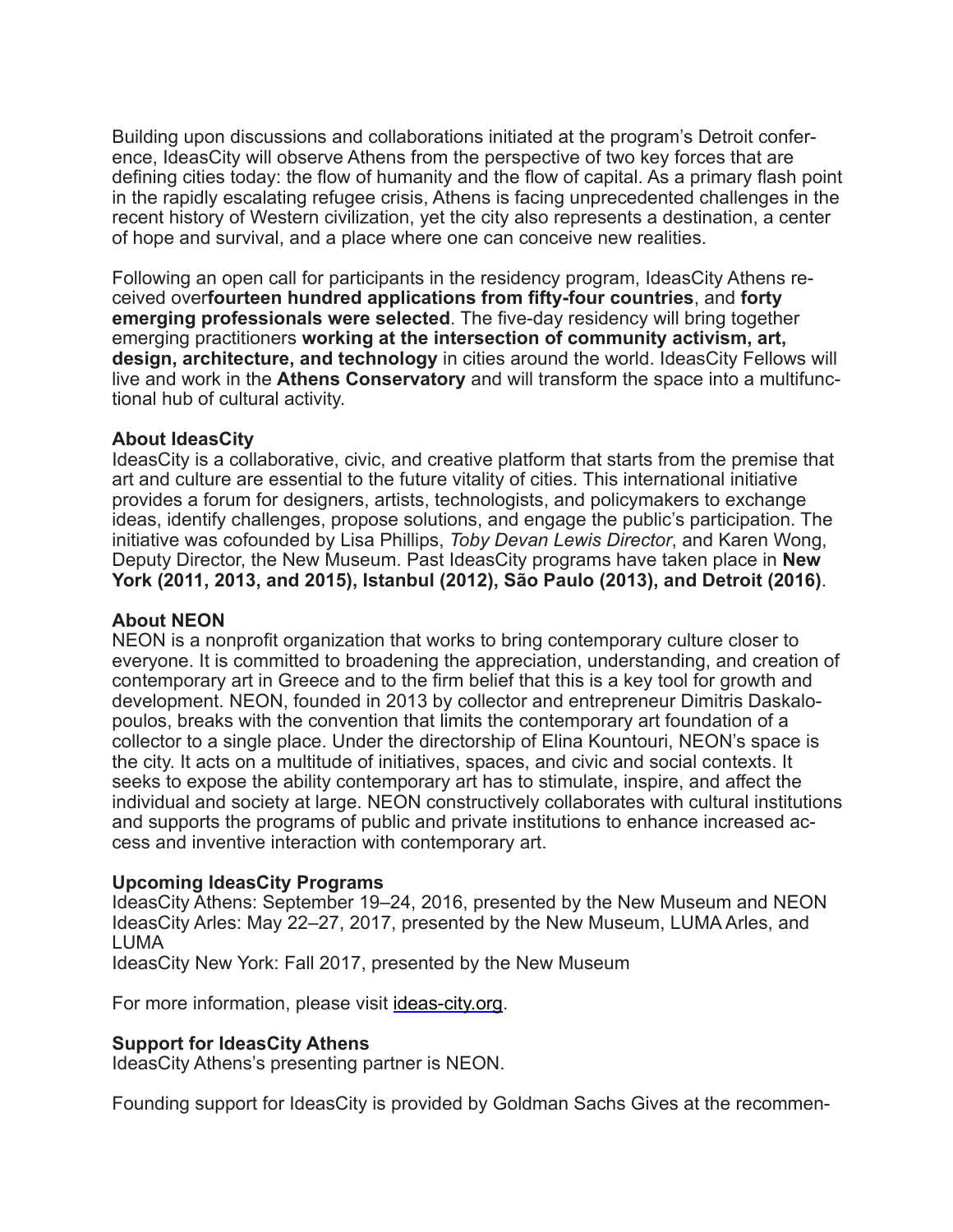dation of David B. Heller & Hermine Riegerl Heller.

LUMA is the Global Social Engagement Partner of IdeasCity.

International support for IdeasCity is provided by the Stavros Niarchos Foundation.

#### **IdeasCity Athens Speakers**

**Yaşar Adanalı** is an urbanist, researcher, and lecturer based in Istanbul. He is a cofounder of Center for Spatial Justice Beyond Istanbul, a cross-disciplinary urban institute that works on issues of spatial justice in Turkey. Additionally, Adanalı teaches courses in participatory planning at Technical University of Darmstadt and in urban political ecology at Koç University in Istanbul.

**John Akomfrah** is an artist and filmmaker based in London. His work has been exhibited at the Eli and Edythe Broad Art Museum, Tate Britain, the Museum of Modern Art, the Hayward Gallery, the 2015 Venice Biennale, and the 2012 Taipei Biennial, among other venues. Additionally, Akomfrah's films have been featured in the 2013 Sundance Film Festival and the 2012 Toronto International Film Festival.

**Tania Bruguera** is a performance artist based in New York and Havana. Bruguera has exhibited her work at the 2015 Venice Biennale, Tate Modern, and the Solomon R. Guggenheim Museum, among other places. Since 2015, she has been the artist in residence in the New York City Mayor's Office of Immigrant Affairs. Additionally, Bruguera is the initiator of Instituto de Artivismo Hannah Arendt in Havana.

**Thomas Doxiadis** is an architect and landscape designer based in Athens. He is the founder of doxiadis+, an architecture office that works on urban interventions, landscape restoration, and policy. Currently Doxiadis is Chair of the Natural Environment Council of the Greek Society for Natural and Cultural Preservation.

**Rosanne Haggerty** is a community development leader based in New York. Haggerty is the founder of Common Ground, a not-for-profit organization that works with cities to design new approaches to health, housing, and community challenges. She is a recipient of the MacArthur Foundation Award and was awarded the Jane Jacobs Medal for New Ideas and Activism from the Rockefeller Foundation.

**dream hampton** is a filmmaker, writer, and organizer from Detroit.

**Point Supreme Architects** is a design studio based in Athens. It was founded in Rotterdam by Konstantinos Pantazis and Marianna Rentzou in 2007. Their work integrates research, architecture, urbanism, landscape, and urban design. The studio's work has been exhibited at the 2015 Chicago Biennial, the 2012 Venice Architecture Biennale, and Storefront for Art and Architecture.

**George Prevelakis** is a political scientist and geographer based in Paris. Prevelakis is Professor of Geopolitics and Cultural Geography at the Sorbonne University, Paris. Previously, he has served as the Greek Permanent Representative at the Organization for Economic Cooperation and Development. He is Codirector of the French journal *Anatoli* and a regular contributor to the Athens daily newspaper *Kathimerini*.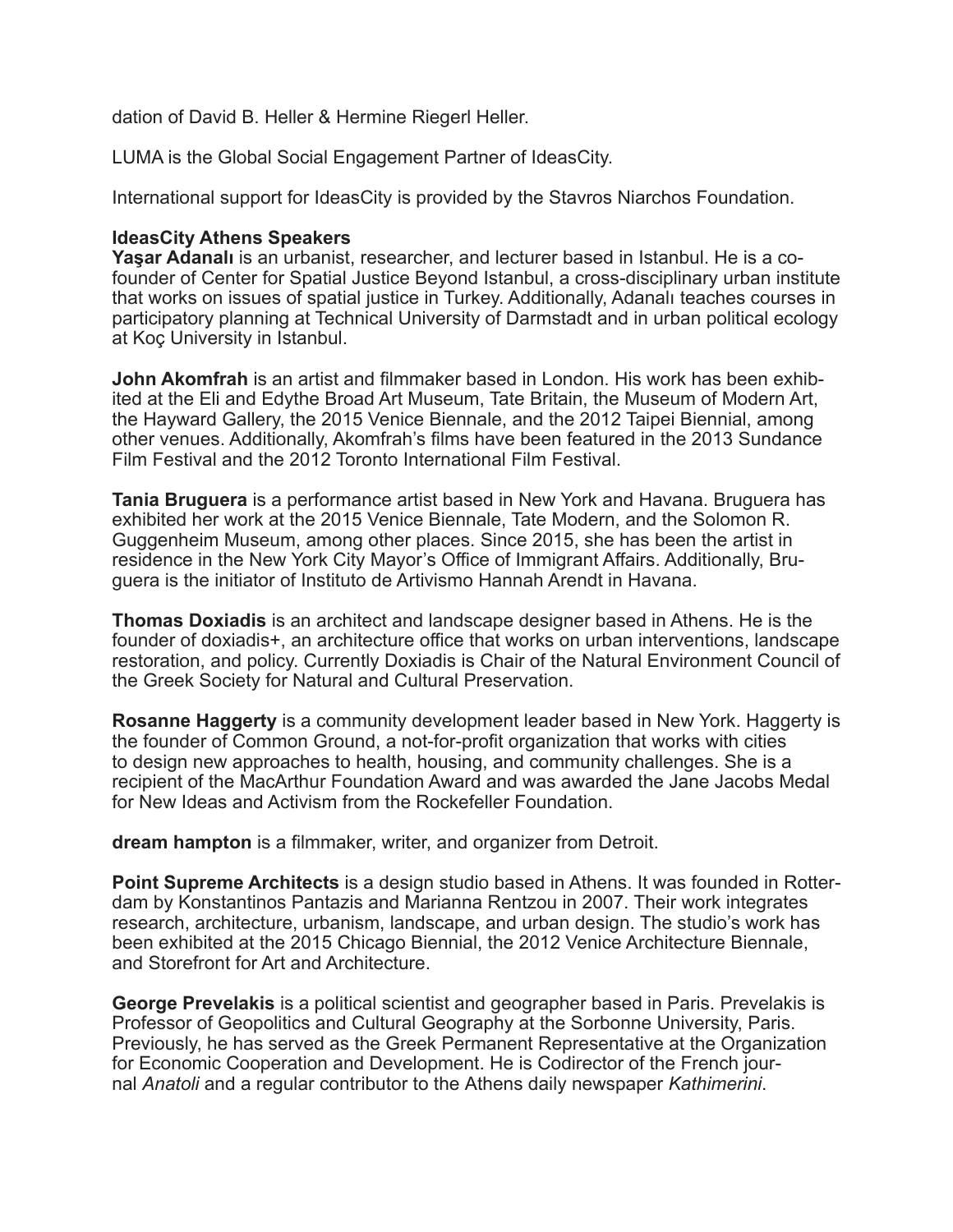**Nick Srnicek** is a writer and educator based in London. Srnicek is Lecturer in International Political Economy at City University London and the author of *Platform Capitalism* and, with Alex Williams,*Inventing the Future: Postcapitalism and a World Without Work*, a new manifesto for a high-tech future free from work. Currently, he is writing *After Work: What's Left and Who Cares?*

**Hito Steyerl** is a writer and filmmaker based in Berlin. She is Professor of New Media Art at the Berlin University of the Arts. Steyerl's work has been exhibited at Artists Space, Institute of Contemporary Arts, and the Art Institute of Chicago, among other places. Additionally, Steyerl contributes regularly to the online arts journal *e-flux*.

**Pelin Tan** is a historian and sociologist based in Turkey. Tan is Associate Professor in Architecture at Mardin Artuklu University in Istanbul. In 2015, she curated "Adhocracy – Athens" for the Onassis Cultural Center and was a board member of the Greek Pavilion at the Venice Biennale. Additionally, Tan co-runs the project *Autonomous Infrastructure* for the 2017 Oslo Architecture Triennial.

#### **IdeasCity Athens Fellows**

**Kafilat Adeola Aderemi** is an activist and researcher based in Athens. She is a research assistant at Yale University and works as a yoga therapist for Melissa Network, an organization for migrant women that drives integration and capacity building in Athens.

**Antonia Alampi** is an art historian, curator, and writer based in Berlin. Her work has been published in*art-agenda*, *Arte e Critica*, and *Flash Art International*, among other magazines. Alampi previously worked at Beirut, an art initiative and exhibition space in Cairo.

**Elina Axioti** is an artist and researcher based in Berlin. She is a current PhD candidate at Humboldt University and previously worked as Assistant Curator for the exhibition "Heaven Live" at the 2009 Athens Biennial.

**Haris Biskos** is an architect based in Athens. He is the founder of Traces of Commerce, an initiative that repurposes the vacant storefronts of Athens, and Program Coordinator at synAthina, a social innovation platform.

**Sasha Bonét** is a writer and activist based in New York. Her writing has appeared in *Guernica*magazine, *AFAR* magazine, and the *Feminist Wire*, among other publications. Bonét is currently working on a collection of essays on radical black feminism.

**James Bridle** is an artist and writer based in Athens. Bridle's work focuses on the impact of technology on culture and society. He contributes to the *Guardian*, *Frieze* magazine, the *Atlantic*, *Vice*, and *Domus*, and has lectured internationally.

**Maria-Thalia Carras** is a curator and cultural producer based in Athens. She is a cofounder of the nonprofit contemporary arts organization Locus Athens. Previously, Carras was Assistant Curator of "Outlook: International Art Exhibition" in Athens.

**Dario Calmese** is a photographer and artist based in New York. He is a regular writer on style and culture for the *Huffington Post* and the *Daily Beast*. Calmese currently sits on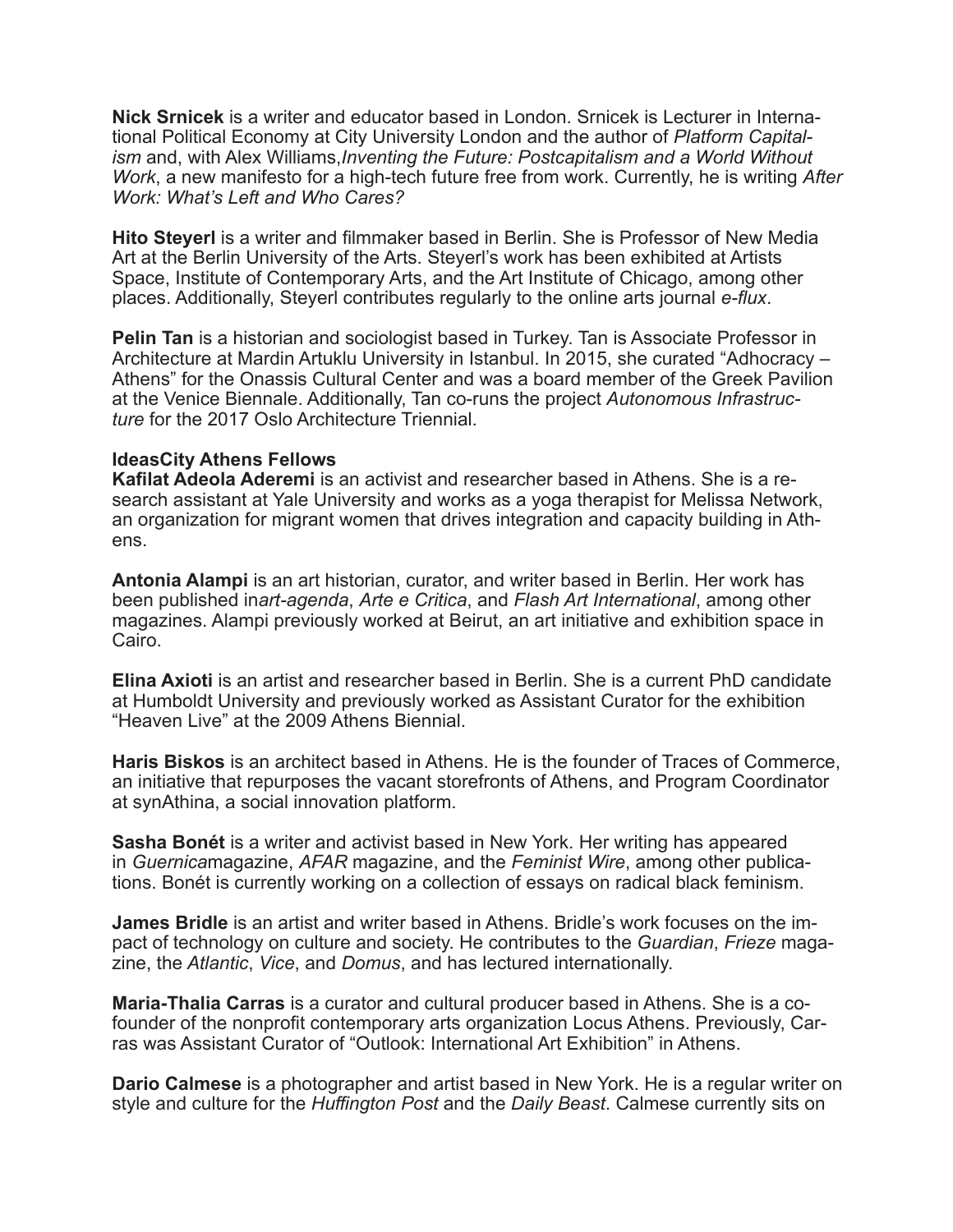the advisory board of the Museum at the Fashion Institute of Technology.

**Amy Chester** is a civic organizer based in New York. She is Managing Director of Rebuild by Design, where she focuses on design and community engagement. Previously, she worked for the New York City Housing Authority and the Office of the Mayor in New York.

**Manolis Daskalakis-Lemos** is an artist based in Athens. Currently, he is in residence at the Palais de Tokyo's Pavillon Neuflize OBC. His work has been exhibited at the Benaki Museum, LUMA Westbau, the Serpentine Galleries, and the Athens Biennial, among other venues.

**Stamatia Dimitrakopoulos** is a curator and writer based in Athens. She is Curator of the Breeder residency program. Previously, Dimitrakopoulos worked for the Greek Pavilion at the 2015 Venice Biennale and the 2017 Athens Biennial.

**Sofia Dona** is an architect and artist based in Athens and Munich. She is a PhD candidate at the University of Thessaly in Greece and has participated in the Athens Biennial, the São Paulo Biennial of Architecture, and the Istanbul Design Biennial.

**iLiana Fokianaki** is an art critic and curator based in Athens. She is the founder of State of Concept, a nonprofit gallery in Athens. Fokianaki has written for *LEAP*, *ART PAPERS*, and *Monocle*, among other publications.

**Ayasha Guerin** is an artist and scholar based in New York. She is a PhD candidate at New York University, where she is focusing on urban environmental studies. Currently, she is also a Fellow at the Museum of the City of New York.

**Olga Hatzidaki** is a curator and cultural producer based in Athens. She is a cofounder of the nonprofit contemporary arts organization Locus Athens. In 2007, Hatzidaki was a curatorial assistant at the Athens Biennial.

**Zoe Hatziyannaki** is an artist based in Athens. She is a member of the collective Depression Era and the artist-led studio and project space A-Dash. Hatziyannaki's work has been published and exhibited globally.

**Victoria Ivanova** is a curator and writer based in London. She is a cofounder of Real Flow, a platform for art and finance in New York, and IZOLYATSIA, a cultural center in Donetsk, Ukraine. Previously, she was Assistant Curator for Public Programmes at Tate Modern.

**Stefan Jovanovic** is a designer and artist based in London. He is currently in residence at Sadler's Wells Theatre and is working at ImPulsTanz in Vienna with Tino Sehgal. Jovanovic has performed at Musée de la danse at Tate Modern, among other places.

**Mathias Klenner** is an architect and university lecturer based in Santiago, Chile. He is a cofounder of the architecture collective TOMA. Klenner's work has been exhibited in various venues, including the 2015 Chicago Biennial.

**Marily Konstantinopoulou** is an arts professional based in New York. She currently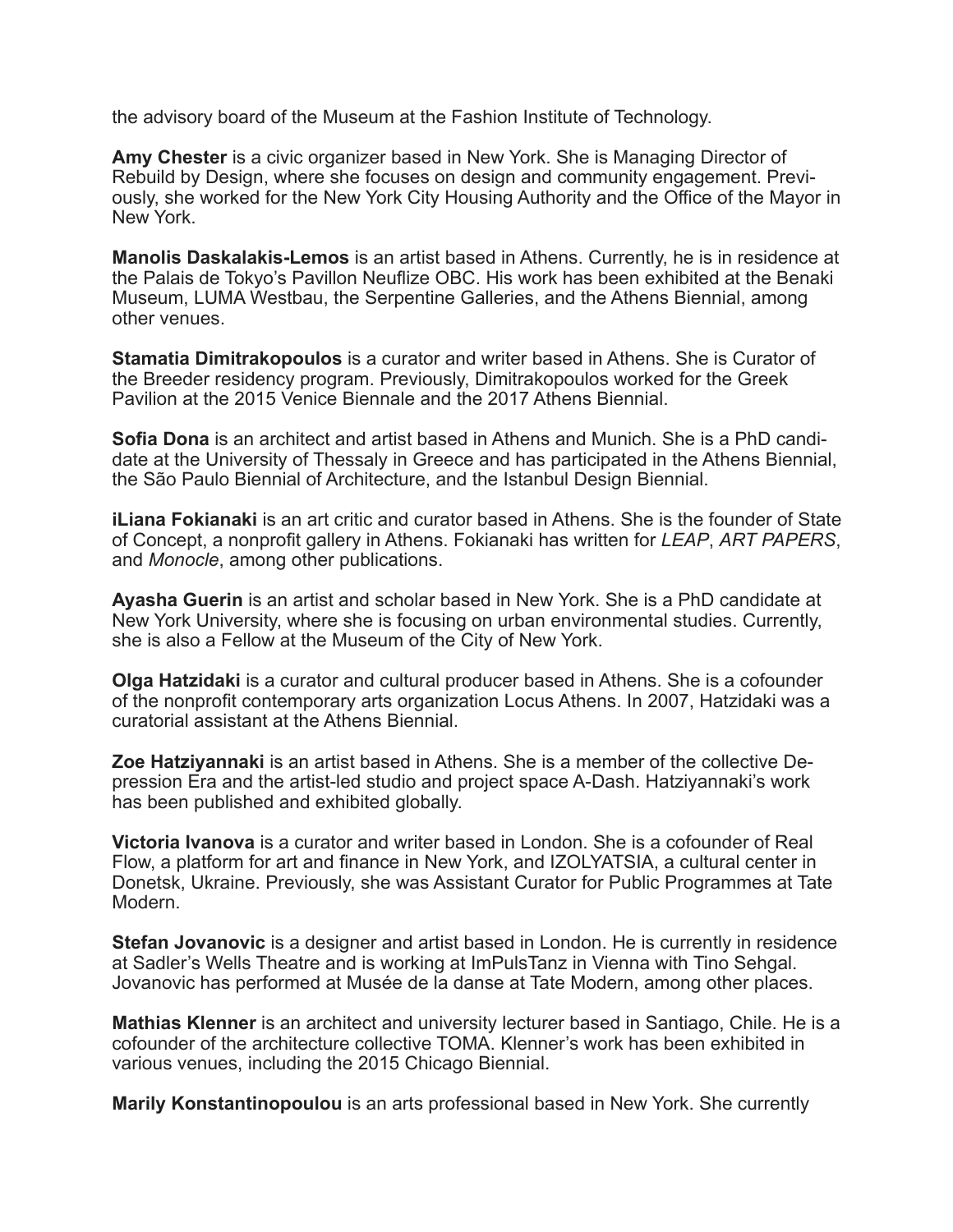works in the Museum of Modern Art's R&D Department. Previously, she was a consultant at the Hellenic Parliament for the Standing Committee on Cultural and Educational Affairs.

**Ben Landau** is an artist and designer based in Melbourne, Australia. Landau lectures at RMIT University in Melbourne and has exhibited his work in the Biennial of Design Ljubljana, the Istanbul Design Biennial, Bureau Europa, and the Lisbon Architecture **Triennial** 

**Jimenez Lai** is an architect based in Los Angeles. He is the founder of Bureau Spectacular, an architecture group that focuses on cartoons, storytelling, and communication. Lai designed the Taiwan Pavilion at the Venice Architecture Biennale in 2014.

**Constantine Lemos** is an architect based in London. He has worked on design projects in Dubai and Istanbul for Anouska Hempel, construction projects in Abu Dhabi, and shipbuilding in Greece.

**Fei Liu** is a designer and artist based in New York. She is a 2016–17 member of the New Museum's art, design, and technology incubator, NEW INC. Liu curates a podcast and music show at Bel-Air, an artist-run online radio station in Brooklyn.

**Juan López-Aranguren** is an architect and civic designer based in Madrid. He is a cofounder of the artist and architecture collective Basurama. López-Aranguren has exhibited and built projects internationally.

**Marcelo López-Dinardi** is an architect and educator based in New York. He is a partner of A(n) Office, a design and curatorial practice that was selected to represent the United States at the 2016 Venice Architecture Biennale.

**Kosmas Nikolaou** is an artist based in Athens. He is a cofounder of 3 137, an artist-run space in Athens. His work has been exhibited at the Benaki Museum, the National Museum of Contemporary Art, Enterprise Projects, and Rebecca Camhi Gallery in Athens, among other venues.

**Michael MacGarry** is a visual artist and filmmaker based in Johannesburg. He is a PhD candidate at the University of the Witwatersrand and has exhibited his work at Tate Modern, Guggenheim Bilbao, Kiasma Museum, and Iziko South African National Gallery.

**Tiff Massey** is an artist and activist based in Detroit. Her work explores class, race, and contemporary culture through the lens of African adornment. Massey is a 2015 Kresge Visual Arts Fellowship awardee and John S. and James L. Knight Foundation grant recipient.

**Shawn McLearen** is a community real estate developer based in New York. He is the founder and President of Placeful, a nonprofit organization that focuses on socially responsible partnerships.

**Sean Monahan** is an artist and writer based in New York and Los Angeles. He is a cofounder of the trend-forecasting group K-HOLE. Monahan has worked with Virgin Group, MTV, the New Museum, MoMA P.S.1, Casper, and the 2016 Berlin Biennial, among other organizations.